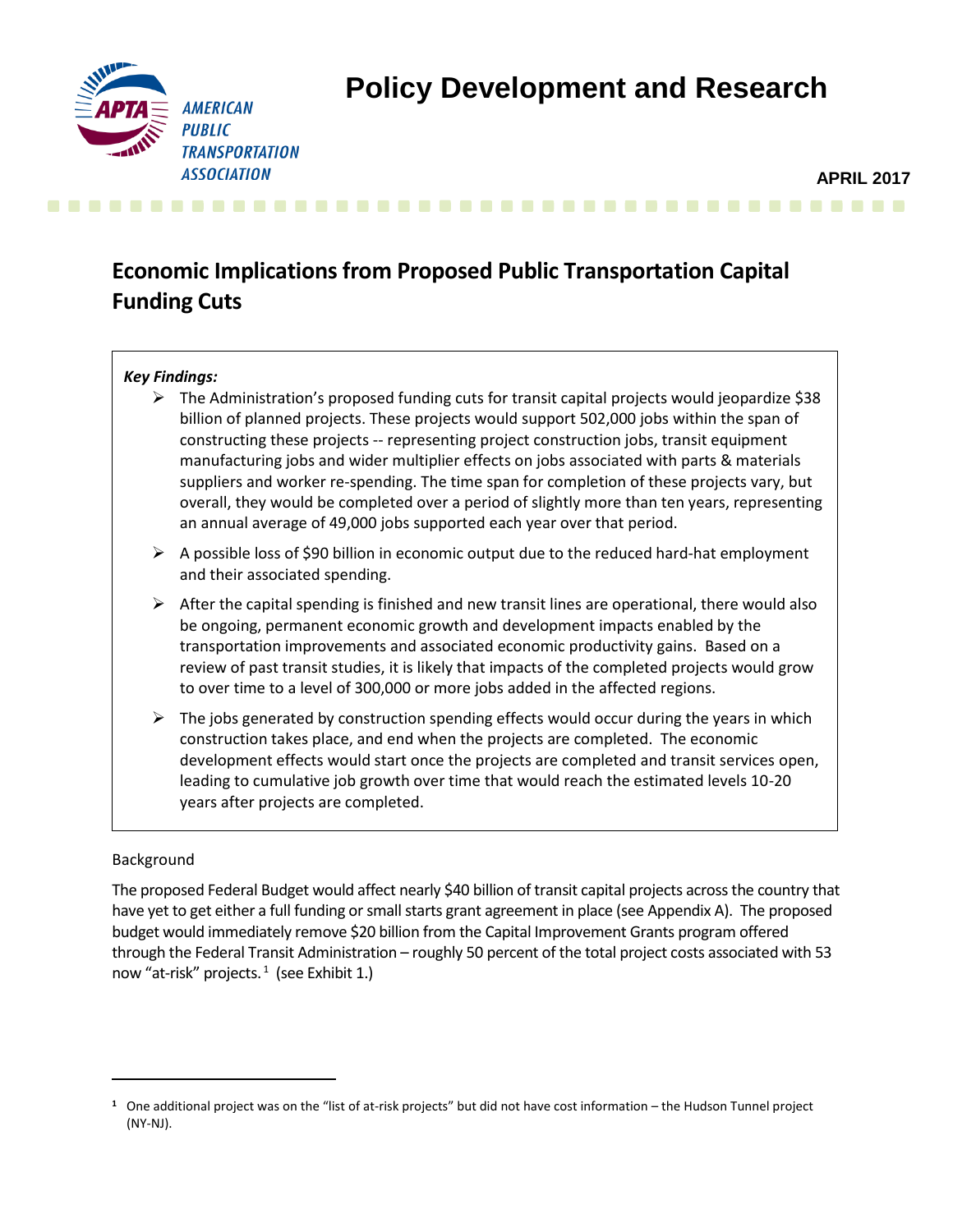**Exhibit 1: At-Risk Transit Projects by Mode**



*Source: Table 1, Annual Report on Funding Recommendations FY 2017, FTA, 2016*

The national economic impacts of indefinitely postponing these projects' federal funding is based on the premise that without the planned federal funding, these projects would have too large a funding shortfall to proceed. That assumes that local agency project sponsors would be facing a substantial hurdle to replace the planned federal contribution. Exhibit 2 lists the types of "at risk" transit projects.

| # of Projects | <b>Mode</b>              | <b>Construction Years</b> |
|---------------|--------------------------|---------------------------|
| 10            | Light-rail               | Multiple                  |
|               | Streetcar                | Multiple                  |
| 23            | <b>Bus Rapid Transit</b> | Multiple                  |
| 13            | Commuter-Heavy Rail      | Multiple                  |
|               | All Mode                 | $2017 - 2029$             |

**Exhibit 2: Project Frequency and Construction Phase**

## **Capital Funding Shortfall Impact**

There are three ways to view job impacts of the federal transit funding loss.

- The first is to calculate the loss of construction, manufacturing and other related jobs associated with the planned capital spending.
- The second is to calculate the foregone long-term economic development effects that would otherwise be expected to occur if these projects had occurred as planned.
- The third is to consider the net difference between job creation associated with public transportation investment and job creation associated with alternative use of the same federal funds for defense spending.

This study addresses all three issues.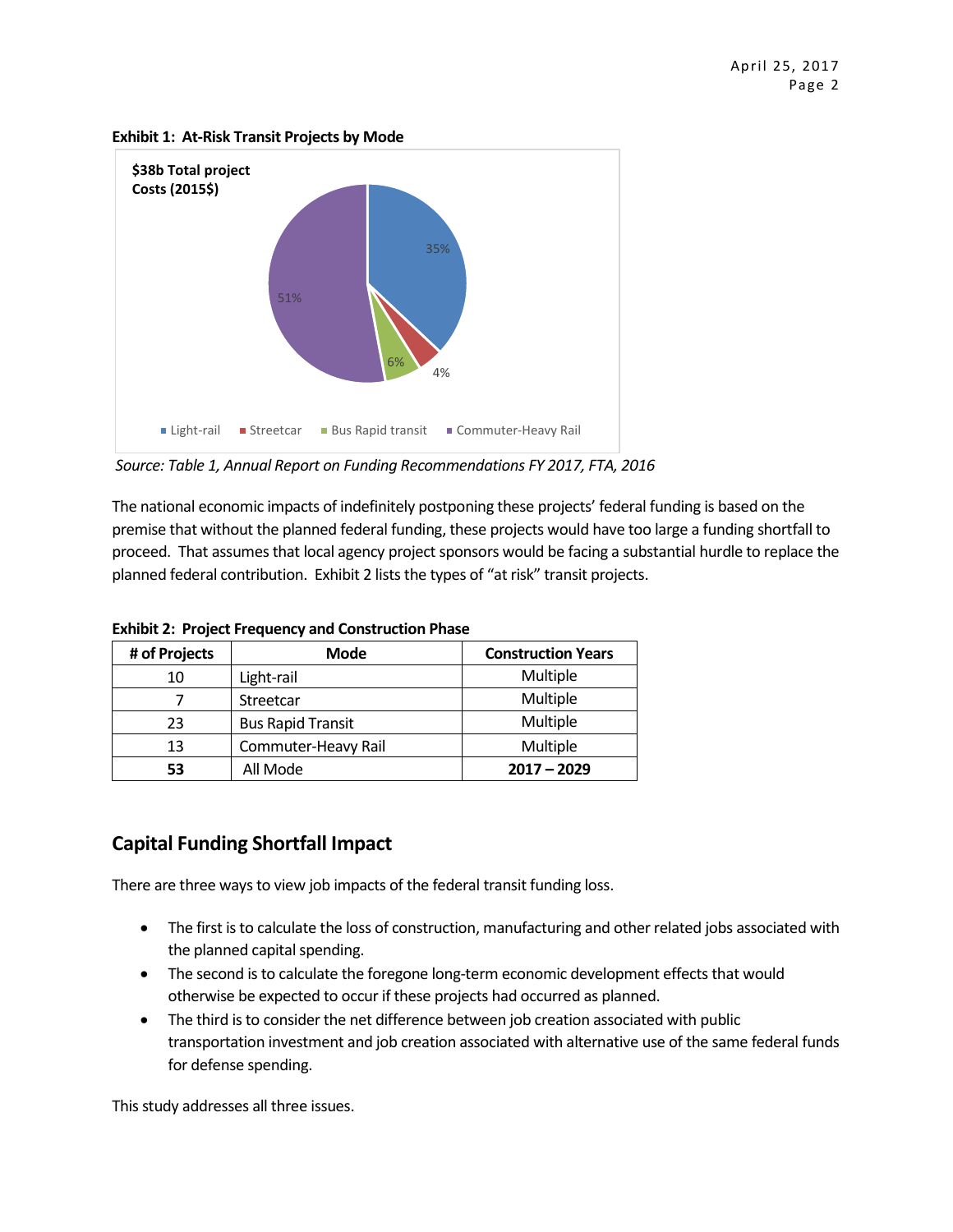### **Loss of Investment Spending**

To calculate the lost jobs associated with federal transit capital matching funds, we examined the mix of spending associated with new start projects in the funding queue. Most projects would require some expenditure for rolling stock for example, but not all. Some would add a few stations, while others may not. Some would expend to build parking capacity for riders, others would construct power substations for power conversion projects or new electrified services. Given the range of mode types within the list, we relied upon the Bureau of Transportation Statistics National Transit Database 2014, for the allocation of capital outlays by the four categories in Exhibit 2 (note that we used an average of the shares for commuter and heavy rail categories). Exhibit 3 then condenses the project list into two basic categories – rail and bus.

|                                                                                                                                                                                                                                                                                                                                                                                                                                                                                                  | Thousands of Constant 2015 Dollars |                              | <b>Budget share</b> |            |  |
|--------------------------------------------------------------------------------------------------------------------------------------------------------------------------------------------------------------------------------------------------------------------------------------------------------------------------------------------------------------------------------------------------------------------------------------------------------------------------------------------------|------------------------------------|------------------------------|---------------------|------------|--|
| <b>Project Component</b>                                                                                                                                                                                                                                                                                                                                                                                                                                                                         | RAIL (incl. LRT)                   | <b>Bus (incl. Streetcar)</b> | <b>RAIL</b>         | <b>Bus</b> |  |
| Guideway <sup>1/</sup>                                                                                                                                                                                                                                                                                                                                                                                                                                                                           | \$16,701,892                       | \$1,427,748                  | 48%                 | 39%        |  |
| Buildings/Facilities <sup>2/</sup>                                                                                                                                                                                                                                                                                                                                                                                                                                                               | \$5,346,179                        | \$462,536                    | 15%                 | 13%        |  |
| Rolling Stock <sup>3/</sup>                                                                                                                                                                                                                                                                                                                                                                                                                                                                      | \$3,565,004                        | \$806,166.73                 | 10%                 | 22%        |  |
| Equipment <sup>4/</sup>                                                                                                                                                                                                                                                                                                                                                                                                                                                                          | \$3,371,081                        | \$427,885                    | 10%                 | 13%        |  |
| Other Infrastructure <sup>5/</sup>                                                                                                                                                                                                                                                                                                                                                                                                                                                               | \$2,086,453                        | \$170,413                    | 6%                  | 5%         |  |
| Design & Engineering <sup>6/</sup>                                                                                                                                                                                                                                                                                                                                                                                                                                                               | \$3,452,290                        | \$368,450                    | 10%                 | 10%        |  |
| <b>TOTAL</b>                                                                                                                                                                                                                                                                                                                                                                                                                                                                                     | \$34,522,900                       | \$3,684,500                  | 100%                | 100%       |  |
| 1/ Rail and dedicated bus lanes for the exclusive use of transit vehicles. May include both at-grade, elevated, and<br>tunneled track or paved lanes dedicated to buses.<br>2/ Includes passenger stations or stop facilities, administrative buildings, and maintenance facilities.<br>3/ Passenger vehicles (bus and rail).<br>4/ Includes fare revenue collection equipment and communications and information system (e.g. passenger<br>information systems, equipment for signal priority). |                                    |                              |                     |            |  |
| 5/ Includes parking facilities as well as nower stations                                                                                                                                                                                                                                                                                                                                                                                                                                         |                                    |                              |                     |            |  |

#### **Exhibit 3: Composition of Capital Spending by Mode**

5/ Includes parking facilities as well as power stations.

 $\overline{a}$ 

6/ Spending on professional services related to the design and engineering of transit projects.

Using a national IMPLAN input-output model (2015), NAICS-sector mapping and assumptions on the local purchase coefficients (LPC's) on key categories<sup>2</sup> consistent with the 2014 APTA Economic Impact Update report, Exhibit 4 shows the job, labor income and value-added implications across the construction interval. Exhibit 5 presents the average annual impact for various metrics.

**<sup>2</sup>** U.S. content in rolling stock (76%), guideway steel (81%), and fare collection/signaling equipment (87%).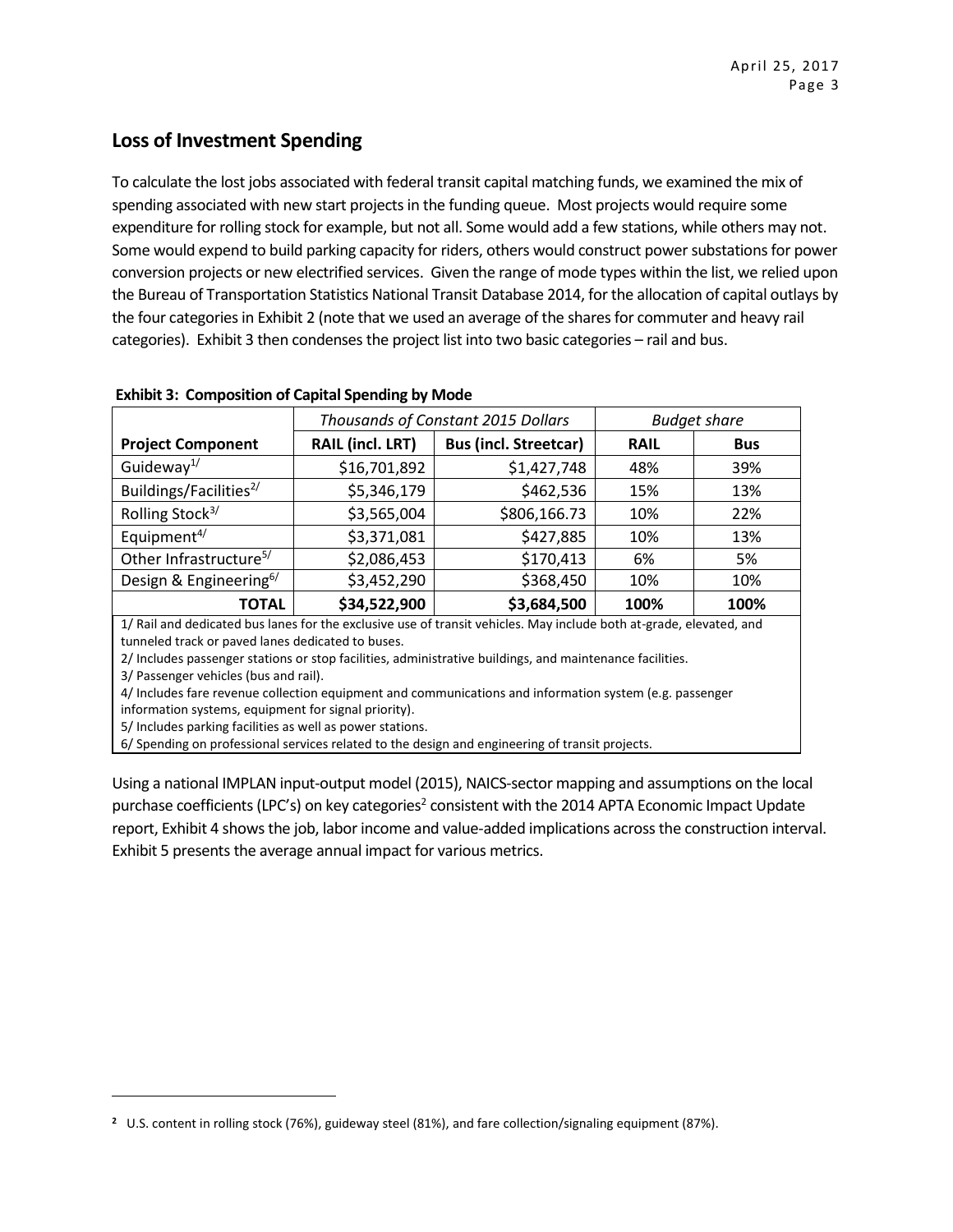|                             |                            |            | Thousands of Constant 2015 Dollars |              |              |
|-----------------------------|----------------------------|------------|------------------------------------|--------------|--------------|
| <b>Type</b>                 | Component                  | Employment | Income                             | GDP          | Output       |
|                             | Guideway                   | 218,669    | \$12,370,991                       | \$18,880,683 | \$36,692,421 |
|                             | <b>Building Facilities</b> | 87,762     | \$4,983,578                        | \$7,459,651  | \$14,343,131 |
|                             | <b>Rolling Stock</b>       | 31,136     | \$2,017,038                        | \$3,185,187  | \$8,672,697  |
| Rail                        | Equipment                  | 25,282     | \$1,911,329                        | \$3,157,609  | \$6,354,989  |
|                             | Parking-Utility Infra.     | 32,241     | \$1,855,536                        | \$2,915,679  | \$5,536,826  |
|                             | Design & Engineering       | 62,899     | \$4,206,571                        | \$5,630,282  | \$10,191,240 |
|                             | <b>All Components</b>      | 457,989    | \$27,345,043                       | \$41,229,090 | \$81,791,303 |
| <b>BUS</b>                  | Guideway                   | 18,801     | \$1,063,674                        | \$1,623,385  | \$3,154,861  |
|                             | <b>Building Facilities</b> | 7,622      | \$433,555                          | \$647,732    | \$1,240,158  |
|                             | <b>Rolling Stock</b>       | 5,517      | \$359,520                          | \$624,910    | \$1,825,050  |
|                             | Equipment                  | 3,379      | \$246,651                          | \$411,699    | \$856,039    |
|                             | Parking-Utility Infra.     | 2,600      | \$151,681                          | \$237,058    | \$489,549    |
|                             | Design & Engineering       | 6,752      | \$451,562                          | \$604,393    | \$1,093,998  |
|                             | <b>All Components</b>      | 44,671     | \$2,706,644                        | \$4,149,177  | \$8,659,654  |
| <b>Combined Bus + Rail:</b> |                            | 502,660    | \$30,051,687                       | \$45,378,267 | \$90,450,957 |

**Exhibit 4: National Impacts from At-risk Transit Capital Activity over the Interval**

**Exhibit 5: Average Annual National Impacts from At-risk Transit Capital Activity**

|                 |            | Thousands of Constant 2015 Dollars |             |             |
|-----------------|------------|------------------------------------|-------------|-------------|
| Total Impact on | Employment | Labor Income                       | GDP         | Output      |
| Rail            | 38,166     | \$2,278,754                        | \$3,435,758 | \$6,815,942 |
| <b>Bus</b>      | 11,168     | \$676,661                          | \$1,037,294 | \$2,164,914 |
| <b>Combined</b> | 49,334     | \$2,955,414                        | \$4,473,052 | \$8,980,855 |

*Note: Rail interval spans 2017 to 2029, and BUS projects span an interval 2017 to 2021.*

### **Foregone Long-term Economic Development Impacts**

Besides short-term impacts of foregone construction activities and equipment purchases, there are longerterm impacts of foregone regional economic growth and development associated with transit investments. These are jobs generated by additional economic growth occurring as a result of enhanced productivity in the economy, including effects of improved labor market access and traffic congestion reduction with improved travel time reliability. (These jobs are over and above those supported by added spending on transit operations.)

There is a history of ex-post studies that have documented actual impacts of major transit lines, and ex-ante studies that have calculated the projected impacts of planned lines. We reviewed those studies, and examined the mix of 53 currently proposed transit investment projects awaiting federal matching funds. Based on that analysis, we identified the likely range of long term economic development impacts.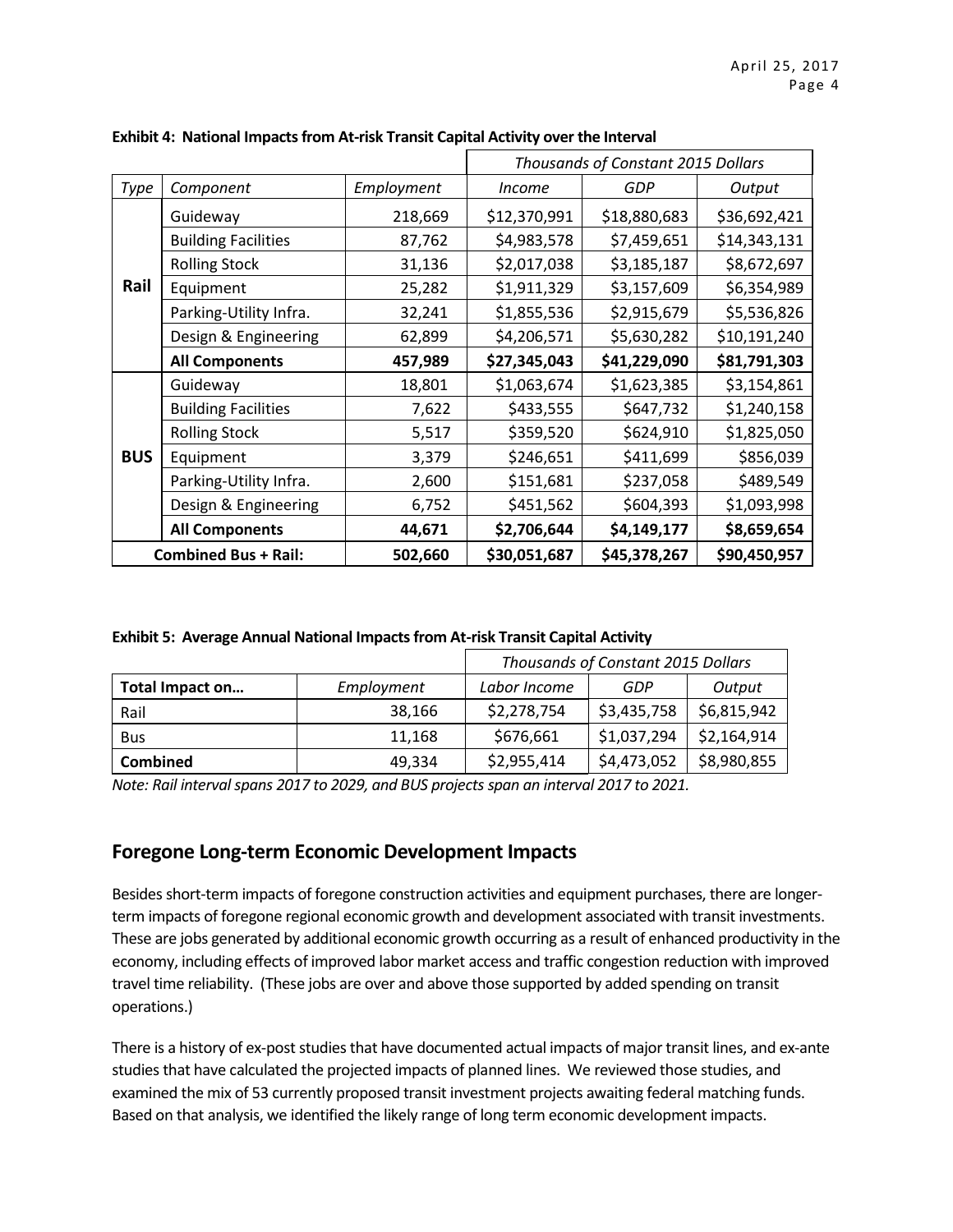From a subset of transit projects which we investigated among this list of at-risk project proposals and others projects' literature, there is a propensity to attract additional ridership and generate benefits for them, their employers, and the retail stores or restaurants they travel to. The associated effect is roughly between 10 and 20 additional daily riders per invested million dollars invested. This range can be considerably higher for BRT projects.

Additionally, the long term economic development impact from major transit projects can be assessed in terms of the expected number of additional jobs generated as a result of completing those projects. The subset of transit studies that were reviewed demonstrated long term impacts on their regional economies, averaging between 8 and 20 jobs per million dollars invested. Using the low-end of this range, the total number permanent jobs generated by the \$38 billion of transit investment would be expected to grow over time, and exceed 300,000 more jobs than would exist without those investments. The additional job growth would be expected to occur over a period of 10-20 years after these projects are constructed and operational.

### **Comparison to National Impacts related to Defense Spending**

We make no comment on the inherent value of national security. The 2014 APTA Economic Impact Update report (in Exhibit 4-4) cited 'total job impacts per \$1 billion of outlay' for various alternative uses of federal monies. Federal defense spending was associated with 8,555 total jobs per \$1 billion based on a 2007 study from UMASS-Amherst, PERI. A more recent study of federal defense outlays<sup>3</sup> shows 5,467 total jobs per \$1 billion for 2018 when a \$30 billion envisioned cut was under consideration with the Budget Control Act of 2011. This compares to what is implied in Exhibit 4 for combined transit projects at-risk – namely 13,160 total jobs per \$1 billion of transit capital outlay.

The difference between the 2012 and 2007 study results on defense outlay stimulus is explained by different wages and productivity in the national economy, different modeling approaches, and different composition of defense outlays.



 $\overline{\phantom{a}}$ 

This study was conducted by the Economic Development Research Group, with direction from Darnell Grisby, Director-Policy Development and Research, American Public Transportation Association

**<sup>3</sup>3** June 2012 conducted by the INFORUM Group, University Maryland-College Park, on behalf of the National Association of Manufacturers.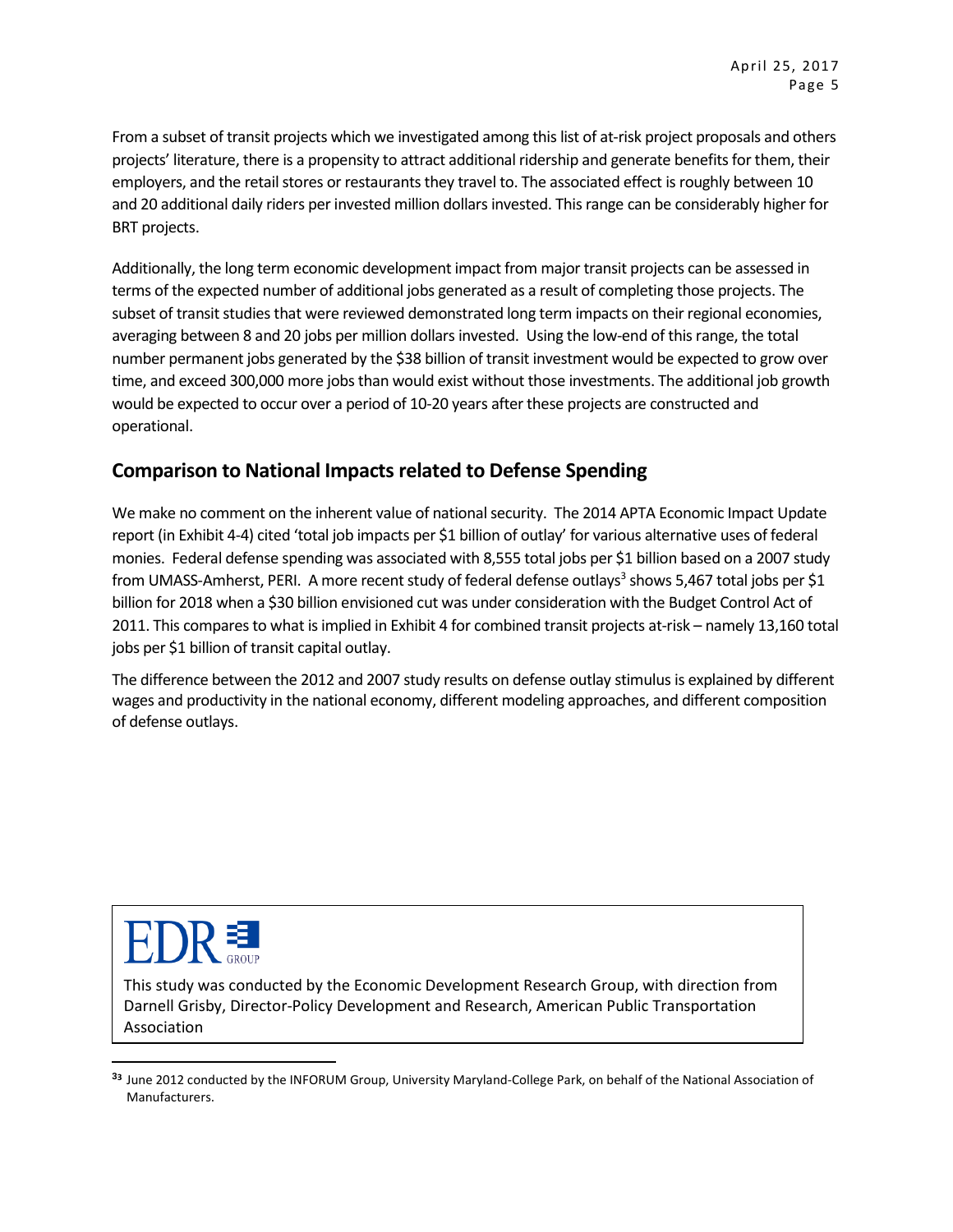| <b>Metro Area</b> | <b>Project Name</b>                                  | <b>Stage of</b><br><b>Development</b> |
|-------------------|------------------------------------------------------|---------------------------------------|
| Albany, NY        | River Corridor/Blue Line Bus Rapid Transit           | <b>SSPD</b>                           |
| Albany, NY        | Washington/Western Bus Rapid Transit Line            | <b>SSPD</b>                           |
| Albuquerque, NM   | Rapid Transit Project                                | <b>SSPD</b>                           |
| Baton Rouge, LA   | <b>TramLinkBR Streetcar</b>                          | <b>SSPD</b>                           |
| Chicago, IL       | South Shore Line Northwest Indiana Connectivity Plan | <b>CCPD</b>                           |
| Chicago, IL       | West Lake Corridor Project                           | <b>NSPD</b>                           |
| Dallas, TX        | CBD Second Light Rail Alignment (D2)                 | <b>CCPD</b>                           |
| Dallas, TX        | DART Red and Blue Line Platform Extensions           | <b>CCPD</b>                           |
| Durham, NC        | Durham-Orange LRT Project                            | <b>NSPD</b>                           |
| Durham, NC        | North-South Bus Rapid Transit Project                | <b>SSPD</b>                           |
| El Paso, TX       | Montana RTS Corridor                                 | <b>SSPD</b>                           |
| Flagstaff, AZ     | <b>Transit Spine BRT</b>                             | <b>SSPD</b>                           |
| Grand Rapids, MI  | Laker Line BRT                                       | <b>SSPD</b>                           |
| Indianapolis, IN  | Red Line All-Electric BRT                            | <b>SSPD</b>                           |
| Jacksonville, FL  | First Coast Flyer East Corridor BRT                  | <b>SSPD</b>                           |
| Jacksonville, FL  | First Coast Flyer Southwest Corridor BRT             | <b>SSPD</b>                           |
| Kansas City, MO   | Prospect MAX                                         | <b>SSPD</b>                           |
| Los Angeles, CA   | Downtown Streetcar                                   | <b>SSPD</b>                           |
| Los Angeles, CA   | Santa Ana/Garden Grove Streetcar Project             | <b>NSE</b>                            |
| Los Angeles, CA   | Westside Purple Line Extension Section 3             | <b>NSPD</b>                           |
| Miami, FL         | <b>Wave Streetcar</b>                                | <b>SSPD</b>                           |
| Milwaukee, WI     | East-West Bus Rapid Transit                          | <b>SSPD</b>                           |
| Minneapolis, MN   | <b>METRO Blue Line Extension</b>                     | <b>NSE</b>                            |
| Minneapolis, MN   | <b>METRO Orange Line BRT</b>                         | <b>SSPD</b>                           |
| Minneapolis, MN   | Southwest LRT                                        | <b>NSE</b>                            |
| New York, NY      | Canarsie Line Power and Station Improvements         | <b>CCPD</b>                           |
| New York, NY      | Hudson Tunnel Project                                | <b>NSPD</b>                           |
| New York, NY      | Portal North Bridge Project                          | <b>NSPD</b>                           |
| New York, NY      | Second Avenue Subway Phase 2                         | <b>NSPD</b>                           |
| New York, NY      | Woodhaven Boulevard Select Bus Service               | <b>NSPD</b>                           |

#### Appendix A: List of 53 Projects Included in Analysis